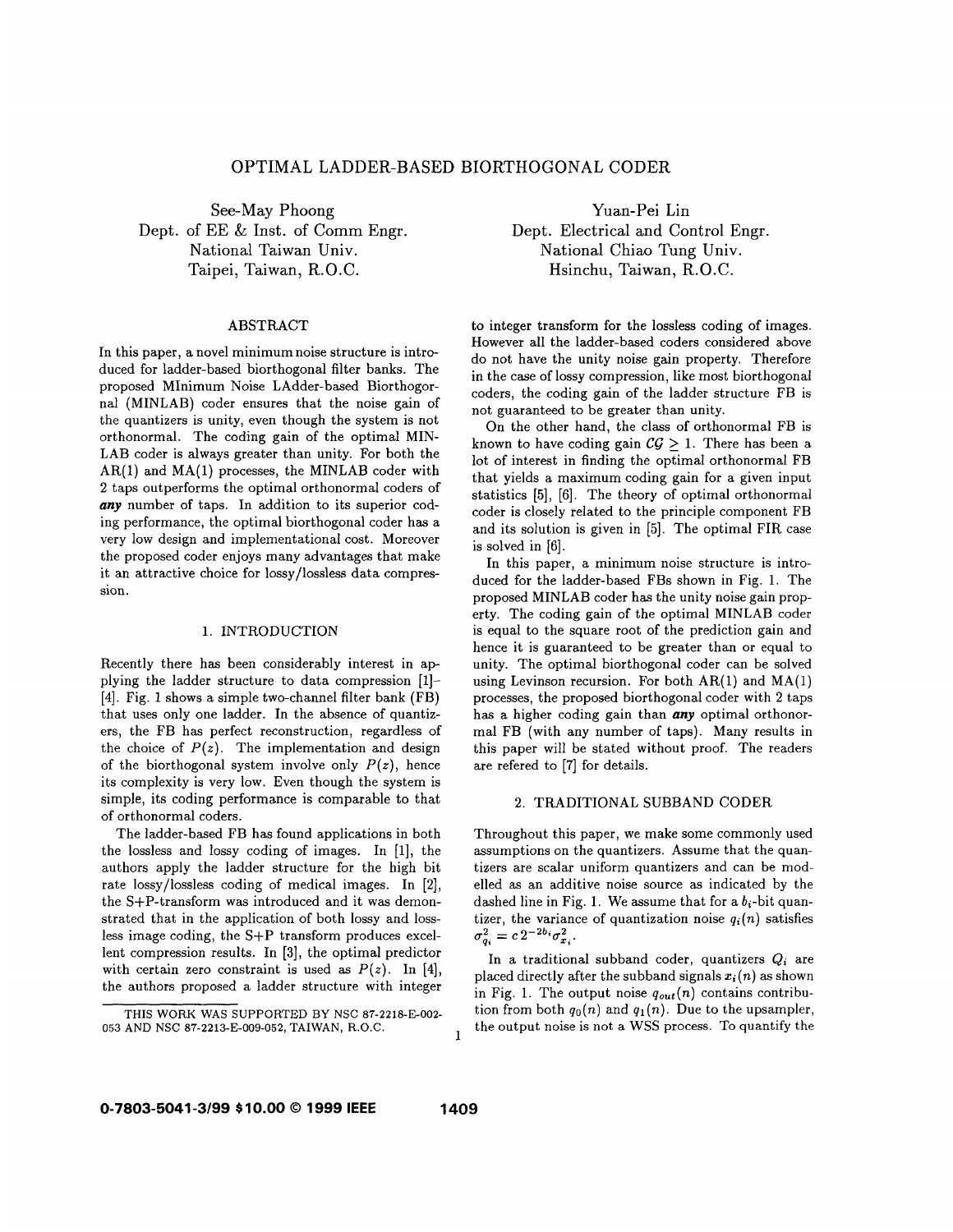

Figure 1: Conventional subband coder using ladder.

error, we use the average noise variance. Assume that  $q_1(n)$  is white and uncorrelated with  $q_0(n)$ . Then one can show that the average noise variance is

$$
\sigma_{q_{out}}^2 = \frac{1}{2}\sigma_{q_0}^2 + \frac{1}{2}\sigma_{q_1}^2(1+E_p),
$$

where  $E_p = \int_0^{2\pi} |P(e^{j\omega})|^2 \frac{d\omega}{2\pi}$  is the energy of the filter  $P(z)$  and  $\sigma_{a}^{2}$  is the variance of the quantization noise  $q_i(n)$ . The noise gain for  $q_0(n)$  is unity while  $q_1(n)$  is amplified by  $1 + E_p$ . Due to this noise amplification, it is not guaranteed that the coding gain  $CG > 1$ .

## **3.** THE MINLAB CODER

In the traditional subband coder shown in Fig. 1, the input to  $P(z)$  at the analysis end is  $x(2n - 1)$ , while the input to  $P(z)$  at the synthesis end is its quantized version,  $\hat{x}(2n - 1)$ . That means, in the reconstruction process  $q_1(n)$  is added to the top branch through the filter  $P(z)$ . To avoid this, we can move the quantizer **&I** to the left, **as** shown in Fig. **2.** This has the dramatic effect of making the noise gain unity. We will refer to Fig. *2* **as** the *MInimum Noise Udder-based Biorthogo*nal (MINLAB) coder. To explain the unity noise gain property of this structure, note that from Fig. **2,** we have the following relations:

$$
x_0(n) = x(2n) - v_0(n)
$$
  
\n
$$
\hat{x}_0(n) = x_0(n) + q_0(n)
$$
  
\n
$$
y_0(n) = \hat{x}_0(n) + v_0(n).
$$

From the above equations and Fig. **2,** we can conclude that the errors on the top and bottom branches are respectively

$$
y_0(n) - x(2n) = q_0(n),
$$
  $y_1(n) - x(2n-1) = q_1(n).$ 

Therefore the average variance of output error in the MINLAB coder is given by  $\sigma_{q_{out}}^2 = 0.5(\sigma_{q_0}^2 + \sigma_{q_1}^2)$ . That means, the noise gain is *always* one even though the FB is never orthonormal. Using our noise model,  $\sigma_{q_{out}}^2$  can be rewritten **as:** 

$$
\sigma_{q_{out}}^2 = 0.5c(2^{-2b_0}\sigma_{x_0}^2 + 2^{-2b_1}\sigma_x^2),
$$

where we have used the fact that  $\sigma_{x_1}^2 = \sigma_x^2$ . Applying the arithmetic mean geometric mean inequality to the above equation, we get

$$
\sigma_{q_{\text{out}}}^2 \geq c \, 2^{-2b} \Big[ \sigma_{x_0}^2 \sigma_x^2 \Big]^{1/2},
$$

with equality if and only if the bits are allocated **as:** 

$$
b_i = b + \frac{1}{2} \log \sigma_{x_i}^2 - \frac{1}{2} \log \left[ \sigma_{x_0}^2 \sigma_x^2 \right]^{1/2}, \quad (1)
$$

where  $b = 0.5(b_0 + b_1)$  is the average bit rate. From the above derivation, we see that the average output noise variance  $\sigma_{q_{out}}^2$  is minimized when the two quantizers have the same noise variance. The noise variances  $\sigma_a^2$  and the quantization stepsize  $\Delta_i$  are related as  $\sigma_{q_i}^2 = const * \Delta_i^2$ . The MINLAB coder is optimal if the stepsizes of the quantizers are equal. Therefore we conclude that the *equal slepsize rule is optimal* for the MINLAB. Entropy coding can be applied to further compress the quantizer output. If we define the coding gain of the coder **as** the ratio of the error variance in PCM over that of the coder,  $\sigma_{q_{out}}^2$ . Then under the optimal bit allocation **(l),** the coding gain can be written **as:** 

$$
\mathcal{CG} = \frac{\sigma_x^2}{[\sigma_{x_0}^2 \sigma_x^2]^{1/2}} = \sqrt{\frac{\sigma_x^2}{\sigma_{x_0}^2}}.\tag{2}
$$

## **Optimal**  $P(z)$

From (2), the coding gain  $\mathcal{CG}$  is maximized if  $\sigma_{x_0}^2$ is minimized. The optimal solution of  $P(z)$  such that  $\sigma_{x_0}^2$  is minimized can be obtained from the well-known linear prediction theory. To see this, let  $P(z)$  be an FIR filter of the form  $P(z) = \sum_{n=-N}^{N-1} p(n)z^{-n}$ . Then the optimal solution is precisely the optimal predictor of  $x(2n)$  based on the observations of  $x(2n - 2k - 1)$ , for  $-N \leq k \leq N$ . Noncausal predictor can be used here since we are predicting the even samples from the odd samples. A causal implementation of such **a** system is always possible by inserting enough delays at appropriate places in Fig. 2. Let  $x(n)$  be a real-valued wide sense stationary process with autocorrelation coefficients  $r(k)$ . Then using the orthogonality principle, the optimal  $p(n)$  that minimizes  $\sigma_{x_0}^2$  is the solution of the following equation

$$
\mathbf{R}_x \mathbf{p} = \mathbf{r},\tag{3}
$$

where  $\mathbf{p} = [p(-N) \ p(-N + 1) \ \dots \ p(N-1)]^T$ ,  $\mathbf{r} = [r(2N-1) \ r(2N-3) \ \dots \ r(1) \ r(1) \ \dots \ r(2N-1)]^T$ , and the matrix  $\mathbf{R}_x$  is

$$
\mathbf{R}_{x} = \begin{pmatrix} r(0) & r(2) & \cdots & r(4N-2) \\ r(2) & r(0) & \cdots & r(4N-4) \\ \vdots & \vdots & \ddots & \vdots \\ r(4N-2) & r(4N-4) & \cdots & r(0) \end{pmatrix} ,
$$

**2**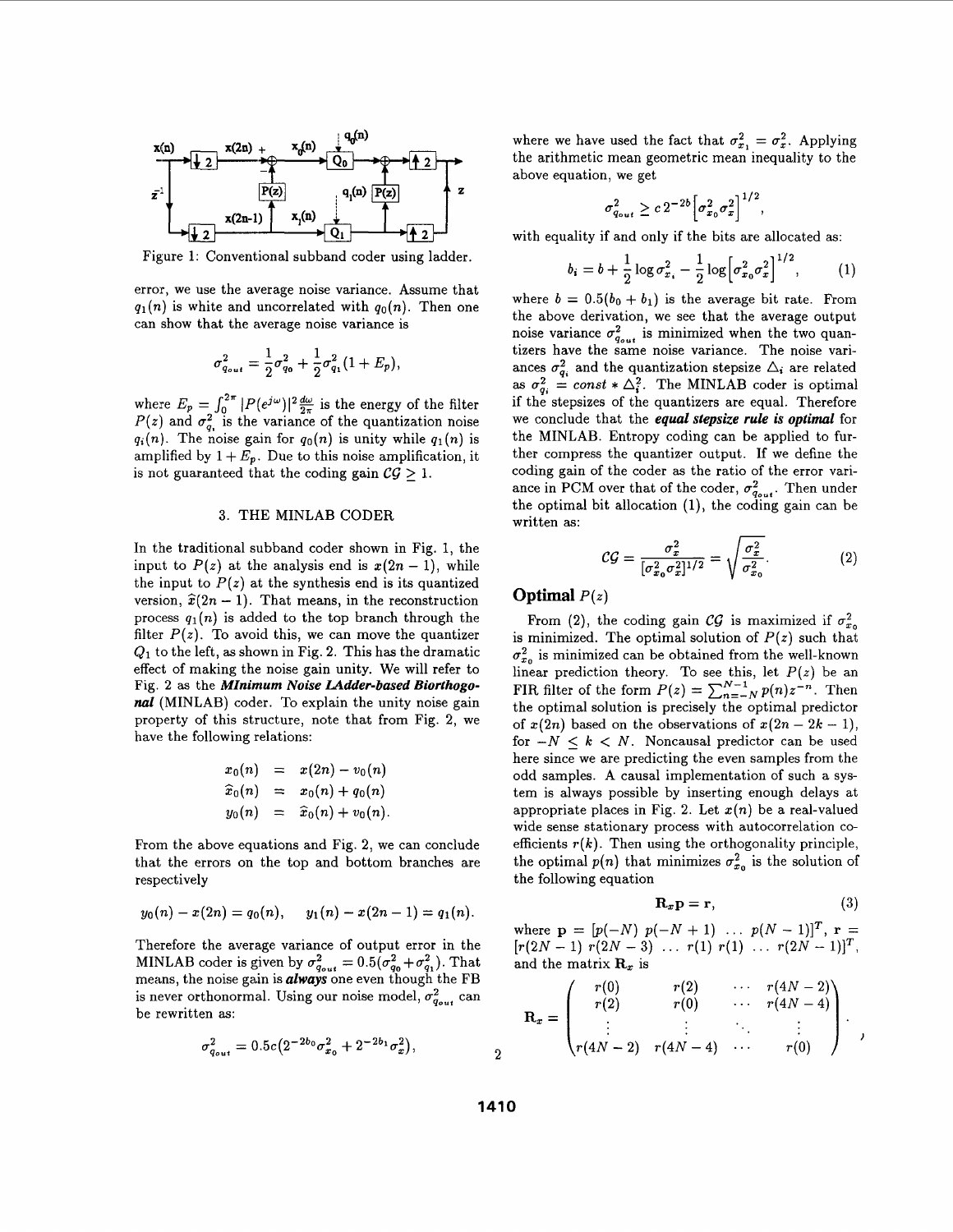

Figure **2:** The MINLAB coder.

Since  $\mathbf{R}_x$  is the autocorrelation matrix of the signal  $x(2n - 1)$ , it is positive definite. Therefore the above normal equation can be solved in  $\mathcal{O}(N^2)$  by using the Levinson fast algorithm. The optimal predictor **p** is given by  $\mathbf{p}_{opt} = \mathbf{R}_{x}^{-1}\mathbf{r}$ . And the minimum achievable variance  $\sigma_{x_0,min}^2$  is given by

$$
\mathcal{E} = r(0) - \mathbf{r}^T \mathbf{R}_{x}^{-1} \mathbf{r} = r(0) - \sum_{k=-N}^{N-1} p_{opt}(k) r(2k+1).
$$

And the prediction gain is  $G_p = \sigma_x^2/\sigma_{x_0,min}^2 = \sigma_x^2/\mathcal{E} \geq$ 1. The prediction gain is unity if and only if all the observations are uncorrelated to the target of prediction  $x(2n)$ . Using  $(2)$ , the maximum coding gain of the MINLAB coder is  $\mathcal{CG}_{max} = \sqrt{G_p}$ .

Note that in the derivation of **(3),** we have assumed that the autocorrelation matrix of the quantized observations  $\hat{x}(2n - 1)$  is very close to that of the original observation. This assumption is valid only when the bit rate is high so that the quantization noise variance is small. In the case of low bit rate coding, the autocorrelation matrix of  $\hat{x}(2n - 1)$  can differ significantly from that of  $x(2n - 1)$ . This can result in a substantial loss in coding performance. In **[7],** the minimum mean-square-error (MMSE) predictor is derived.

*Linear phase property:* The optimal predictor  $\mathbf{p}_{opt}$  =  $\mathbf{R}_x^{-1}$ **r** has linear phase, i.e.,  $p_{opt}(n) = p_{opt}(-n-1)$ . To see this, note that the matrix  $\mathbf{R}_x$  satisfies  $\mathbf{J} \mathbf{R}_x \mathbf{J} = \mathbf{R}_x$ , where **J** is the reversal matrix. Since the vector **r** is symmetric, we have  $Jr = r$ . Using these properties, we can rewrite (3) as  $\mathbf{R}_x(\mathbf{Jp}) = \mathbf{r}$ . Comparing this equation and (3), we conclude that  $J_{\text{P}opt} = p_{opt}$ . Hence  $P(z)$  has linear phase.

### **4.** MERITS OF MINLAB CODER

The MINLAB coder in Fig. *2* enjoys many advantages **[7].** In the following, we list some of them:

1. *Low design and implementational cost:* The design of the optimal MINLAB coder is simple. Unlike **3**  the optimal orthonormal coder, no constrained optimization and no spectral factorization is needed. Optimal MINLAB coder can be obtained by using Levinson algorithm. To implement the analysis or synthesis bank, we need only one filter  $P(z)$ . Moreover the optimal  $P(z)$  has *linear-phase*. Therefore the complexity of the biorthogonal coder is roughly a quarter of that of an orthonormal coder of the same order.

- **2.**  *Low delay:* It is known that the delay of an orthonormal coder is proportional to the filter order. The longer the filters are, the larger the system delay is. In the MINLAB coder, if  $P(z)$  is a causal filter, then the system delay is only one sample regardless of the filter order. **As** the prediction gain increases with filter order, so is the coding gain. Therefore we can improve the performance of such a biorthogonal coder without introducing extra system delay.
- **3.**  *Lossy/lossless compression:* Let the input *x(n)* be a discrete amplitude signal with stepsize  $\Delta_x$ . For many applications, the inputs are integers. Suppose the output of  $P(z)$  is quantized using a quantizer  $Q_p$ . Then the MINLAB coder can be modified for lossless compression **as** follows:
	- (a) Set the stepsize of *Qp* be an integer multiple of  $\Delta_x$ . That is,  $\Delta_p = n \Delta_x$  for some integer *n*. Normally  $n = 1$ . And any type of quantizer (round off or truncation or ceiling) can be used as  $Q_p$ .
	- (b) Set the stepsizes of the subband quantizers as  $\Delta_0 = \Delta_1 = \Delta_x$ . And use entropy coding to encode the outputs of  $Q_0$  and  $Q_1$ .

Therefore by varying the stepsizes of the quantizers, we can get both lossy and lossless compression with the same structure.

**4.**  *Incorporation of EZW algorithm:* It can be shown **[7]** that the MINLAB coder in Fig. **2** can be generalized to obtain a tree structure MINLAB coder.